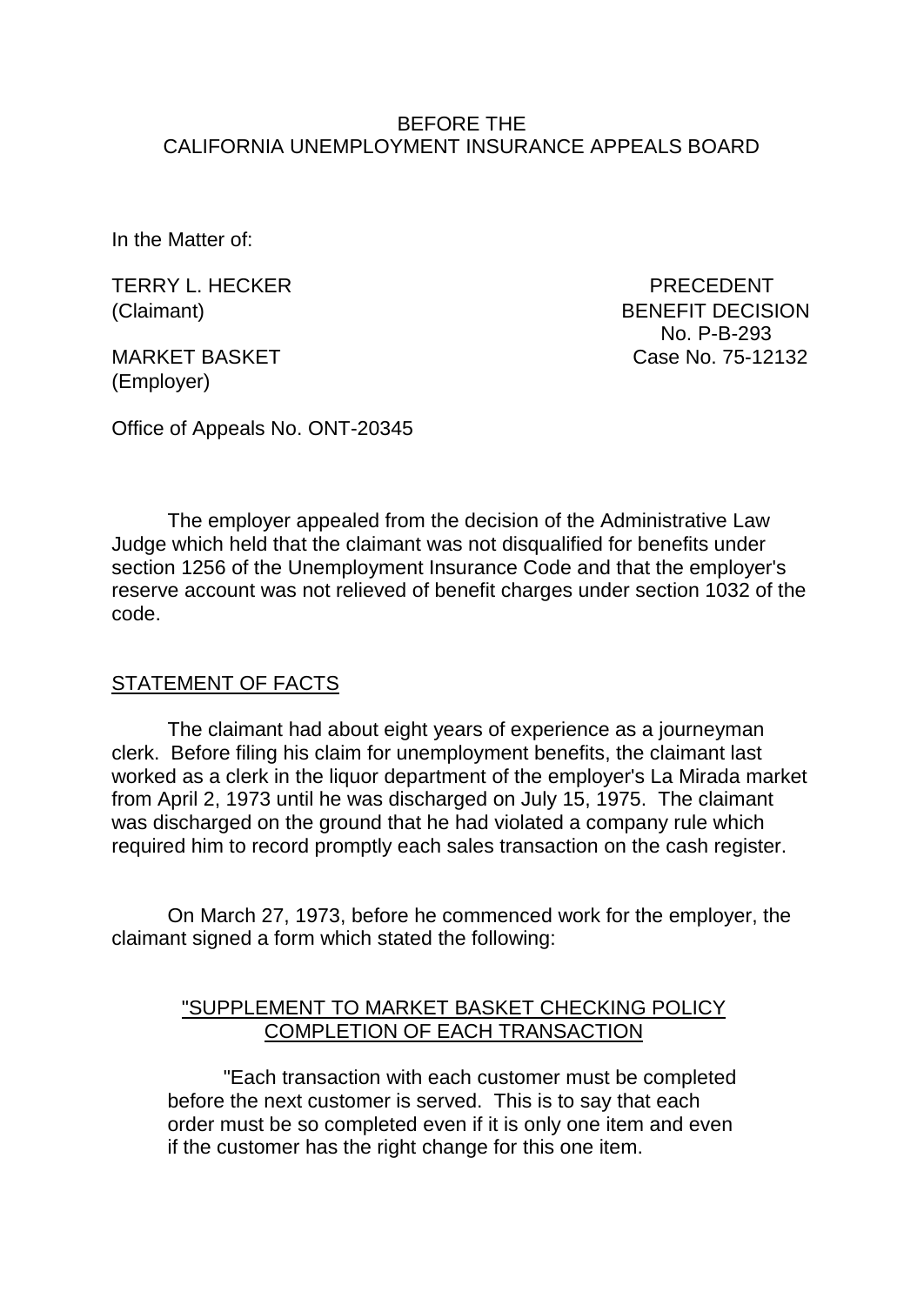By 'completed', we mean that all phases including the sub-total, the receiving of the amount tendered, the issuing of the customer's change and receipt, the placing of the money in the drawer and the closing of the drawer must all be completed.

"To further clarify and emphasize the above: Separate sales, regardless of size, may not be grouped into a single register recording. Each customer must be waited on in turn and be issued a receipt. In the event that a customer leaves even change for an item and hurries on, this sale must be recorded immediately. If this occurs in the middle of another sale, the even money purchase must be recorded immediately after completing the sale in process.

> "I have read and understand thoroughly the above policy of Market Basket and understand that a single violation of this policy can result in my immediate dismissal."

On April 25, 1974 and again on February 12, 1975, the claimant signed acknowledgement forms that he had been informed of and understood the employer's policies on the above rules and 12 other topical areas of company rules.

The employer presented at the hearing three statements under penalty of perjury of three employees of a commercial shopping service dated Saturday, June 28, Thursday, July 10, and Friday, July 11, 1975, that on those dates the claimant had been paid the exact amounts of \$1.37, \$4.03 and \$2 respectively for sales items and he had not been observed ringing the amounts on the cash register. Cash register tapes purportedly for those three dates were presented which showed the exact amounts rung up of other items identified by the shopping service employees but did not contain nearby on the tapes the \$1.37, \$4.03 or \$2 for the items purchased with exact change. All three statements, in almost identical language, indicated the claimant had not been rushed or confused at the times of the transactions. According to the statement for July 10, 1975, when the shopper had asked for a bottle of vodka, the claimant had asked whether any lime juice might be needed and sold that too.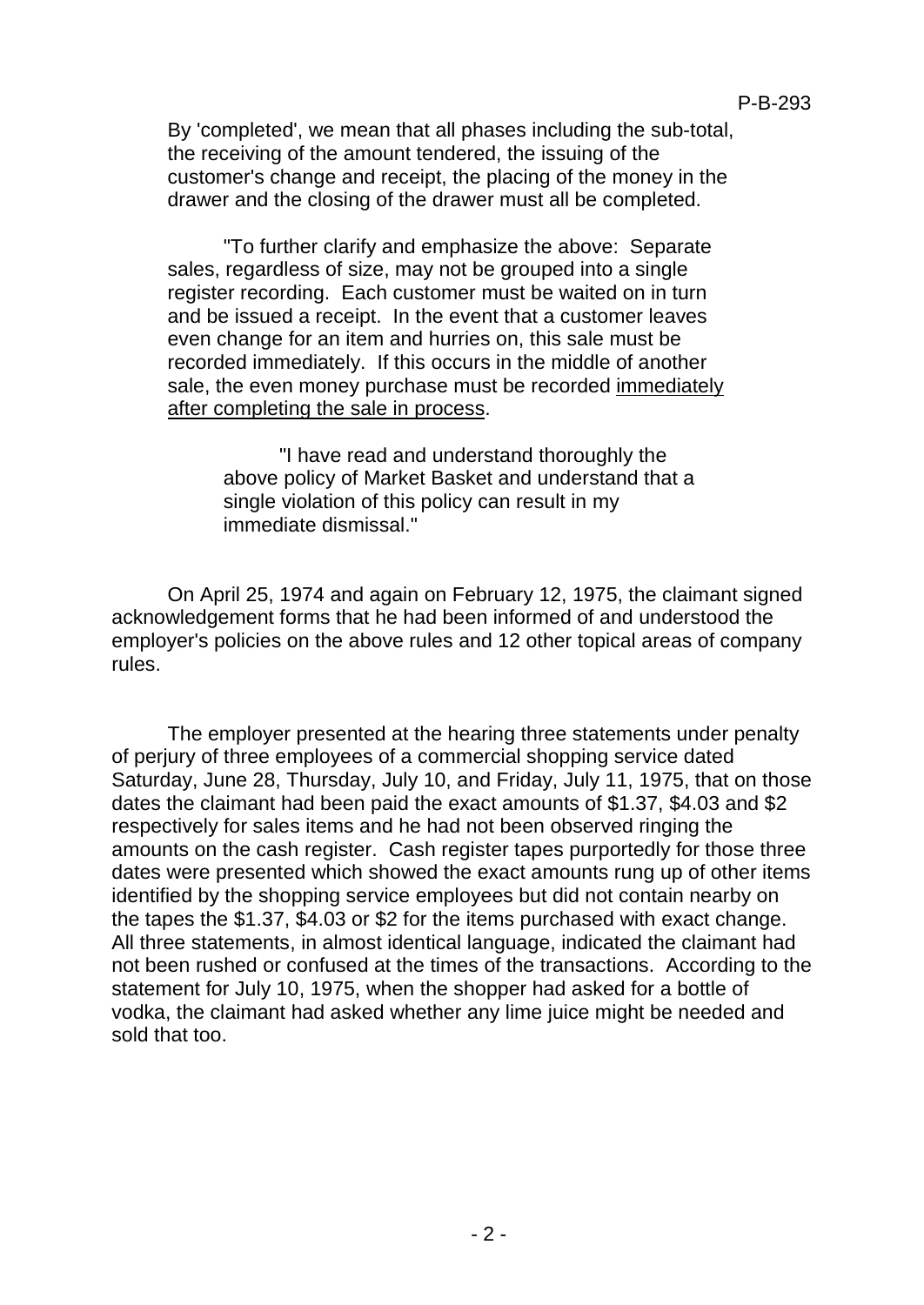These reports were discussed with the claimant on July 15, 1975 by a representative of the employer's security department and a representative of the shopping service. No written report of this discussion was submitted by the employer, but the store manager testified he had been present at the end of the interview and the claimant had been discharged after he admitted that he had previously failed to record sales in order to make up for errors. The claimant was not accused of dishonesty or theft. The claimant filed a grievance with his labor union but it was not processed due to the reports.

The claimant denied that he had at any time failed to ring up a cash transaction. The claimant testified that under the manager of the market prior to June 16, 1975, the claimant had made an error when he rang up the total regular per bottle price for a case of liquor instead of deducting 10 percent from the regular price and ringing up only the discounted price. The former manager had been critical of the claimant for the error. It was to this error the claimant referred when he was accused on July 15, 1975 of failure to record sales. The claimant testified he mistakenly thought he had on that one occasion failed to record a sale when actually he had overrung the sale and had not failed to record it.

The claimant testified that he could not remember any of the incidents reported in the three statements. However, he emphatically denied that he had ever suggested that a customer purchase lime juice with vodka, even though the former manager had criticized the claimant for not doing "suggestive selling" and the claimant had been trying to comply without offending the customers. The claimant also testified that the liquor department was usually very busy on Fridays and Saturdays, requiring additional employees to work on those days, all using the single cash register in the liquor department. The claimant received no warning that he was not following the employer's proper cash register procedure.

The employer contends that the claimant, as an experienced and trained journeyman clerk, mishandled cash receipts by his failure to record cash for purchases on three occasions, and that such failure cannot be viewed as mere negligence but amounted to such a substantial disregard of the duty owed to the employer as to constitute misconduct connected with the work without regard to any specific warning.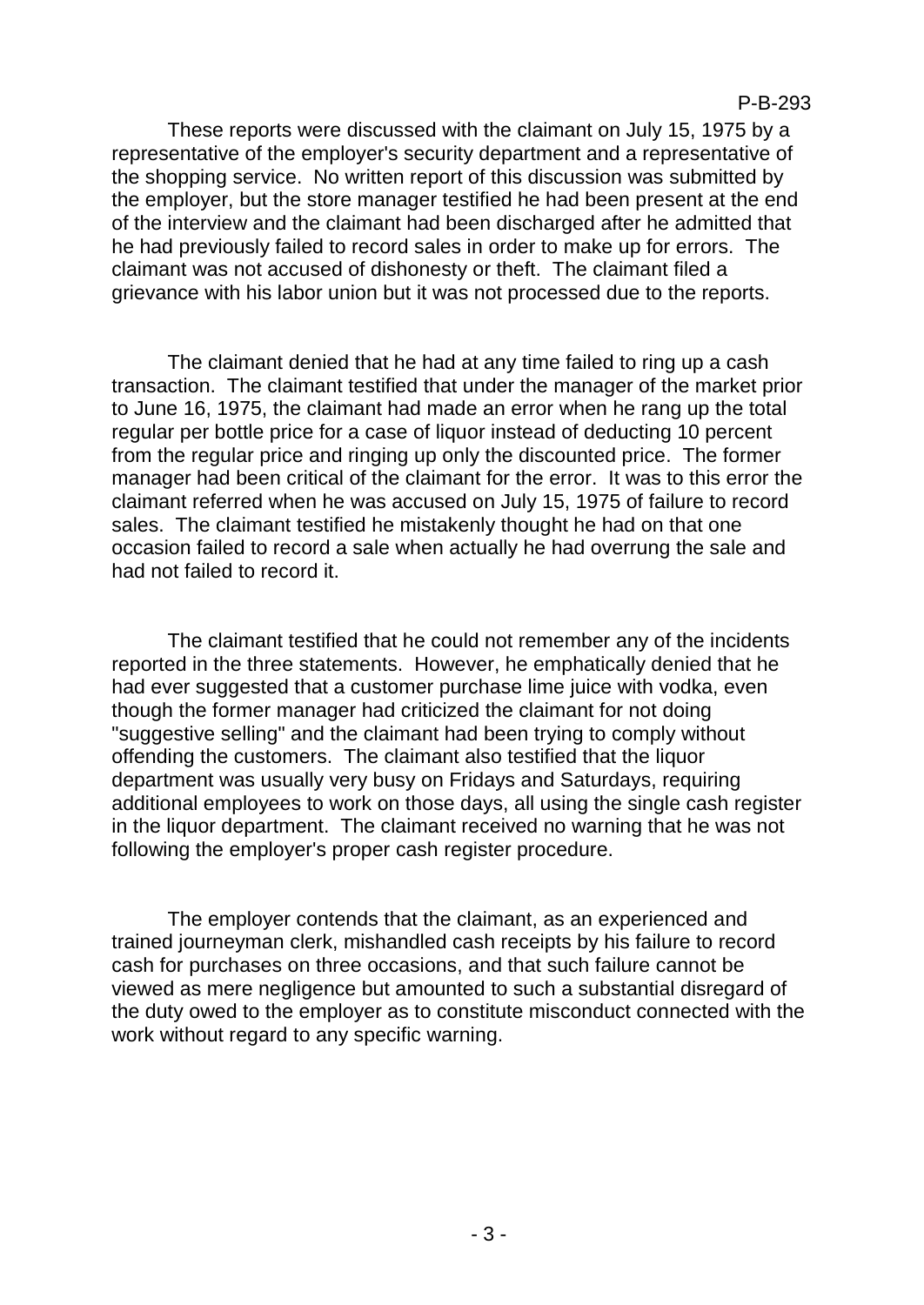The Administrative Law Judge concluded that misconduct had not been established because the claimant had not been warned as required by the California Appellate Court decision in Delgado v. California Unemployment Insurance Appeals Board (1974), 41 Cal. App. 3d 788, 116 Cal. Rptr. 497, and the evidence against the claimant consisted entirely of hearsay.

## REASONS FOR DECISION

Sections 1256, 1030 and 1032 of the Unemployment Insurance Code provide that the claimant is disqualified for benefits and that the employer's reserve account may be relieved of benefit charges if the claimant has been discharged for misconduct connected with his most recent work.

The California Appellate Courts have long followed the views so well set forth by the Supreme Court of Wisconsin in Boynton Cab Company v. Neubeck (1941), 237 Wis. 249, 296 N.W. 636, as follows:

". . . the intended meaning of the term 'misconduct,' . . . is limited to conduct evincing such wilful or wanton disregard of an employer's interests as is found in deliberate violations or disregard of standards of behavior which the employer has the right to expect of his employee, or in carelessness or negligence of such degree or recurrence as to manifest equal culpability, wrongful intent or evil design, or to show an intentional and substantial disregard of the employer's interests or of the employee's duties and obligations to his employer. On the other hand mere inefficiency, unsatisfactory conduct, failure in good performance as the result of inability or incapacity, inadvertencies or ordinary negligence in isloated instances, or good faith errors in judgement or discretion are not to be deemed 'misconduct' within the meaning of the statute."

(Maywood Glass Company v. Stewart (1959), 170 Cal. App. 2d 719, 339 P. 2d 947; Jacobs v. California Unemployment Insurance Appeals Board (1972), 25 Cal. App. 3d 1012, 102 Cal. Rptr. 364; Silva v. Nelson (1973), 31 Cal. App. 3d 136, 106 Cal. Rptr. 908; the Delgado case, supra, and many others).

In the Delgado case, supra, the claimant had been employed as a grocery checker for nearly five years when she was discharged for failing to record three sales on her cash register contrary to the employer's rules. The claimant was aware of the rule requiring recordation of each individual sale,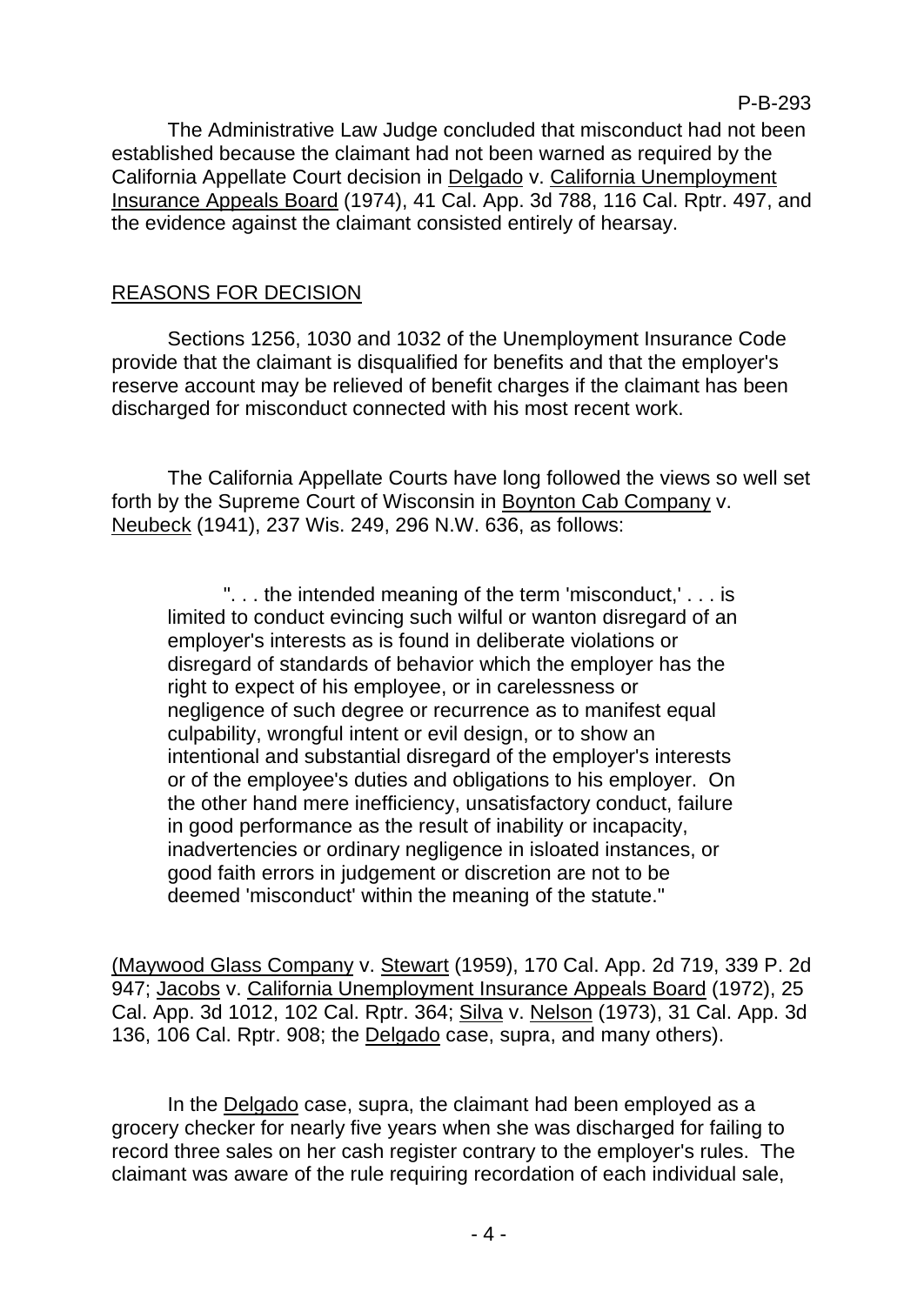but she would accept money from customers for individual items while she was ringing up other sales and then record the individual sale by itself or with others later in an effort to avoid making the customer with a single purshase wait in line. There was no evidence to show that the claimant profited financially from her practice. She had never been warned that the procedure was not acceptable and her supervisor and other checkers participated in the same procedures at times. The California Court of Appeal held that the evidence did not compel the conclusion that the claimant's conduct amounted to "wilful or wanton disregard of an employer's interests as is found in deliberate violations or disregard of standards of behavior, or in carelessness or negligence of such degree or recurrence as to manifest equal culpability, wrongful intent or evil design" but, at most, it could be classified as "ordinary negligence in isolated instances, or good faith errors in judgement."

In Delgado, the court went on to distinguish its holding from Sabatelli v. Unemployment Board of Review (1956), 168 Pa. Super. 85, 76 A. 2d 654, where the Pennsylvania court held the claimant's conduct " 'so recklessly disregardful' that . . . there is at least a willingness to inflict harm, a conscious indifference to the perpetration of the wrong" where the claimant bus driver improperly registered fares on 24 different occasions in five weeks and offered an explanation for only one occasion.

In the present case, the claimant testified under oath and subject to cross-examination and refutation that he had never failed to record sales. The employer presented only hearsay evidence to the contrary. The Administrative Law Judge concluded that the employer had not established misconduct under the views set forth in Delgado; we agree both on the facts and the law.

We recognize that the employer as the owner of retail establishments has a very real problem of control over its cash register operations. We certainly recognize the employer's prerogative to hire and fire its employees in the proper management of its affairs and, in so doing, to choose to rely upon the reports of individuals whose employment with shopping services depends upon uncovering rule violations by employees. Nevertheless, these problems and rights are not determinative of a claimant's rights to benefits (King v. California Unemployment Insurance Appeals Board (1972), 25 Cal. App. 3d 199, 101 Cal. Rptr. 660). While losses from neglecting proper cash register procedures may be serious for the employer's business success, such neglect can hardly be equated with, for example, the neglect of an airline pilot to properly check a landing gear lever where substantial loss of life and property could result, as discussed in Appeals Board Decision No. P-B-193. The responsibilities involve very different standards of care.